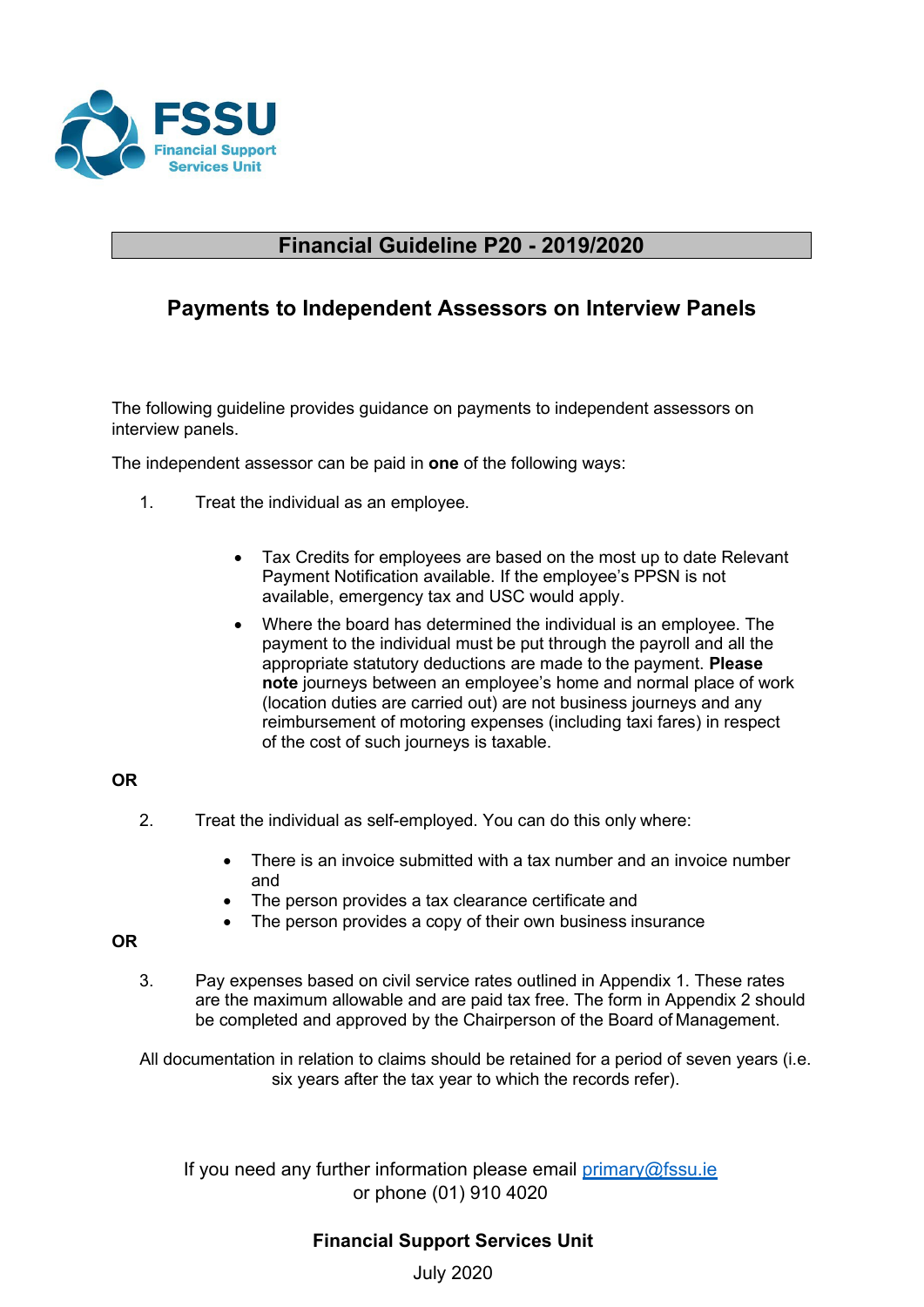### **APPENDIX 1: CIVIL SERVICE MILEAGE RATES**

### *Civil Service Motor Travel Rates per Kilometre (Calendar Year)*

| <b>Bands</b> | <b>Distance</b>     | <b>Engine Capacity</b><br>up to $1200cc$ | <b>Engine Capacity up</b><br>to 1201cc to 1500cc | <b>Engine Capacity up</b><br>to 1501cc and over |
|--------------|---------------------|------------------------------------------|--------------------------------------------------|-------------------------------------------------|
| Band 1       | $0 - 1.500$ km      | 37.95 cent                               | 39.86 cent                                       | 44.79 cent                                      |
| Band 2       | $1,501 - 5,500$ km  | 70.00 cent                               | 73.21 cent                                       | 83.53 cent                                      |
| Band 3       | $5.501 - 25.000$ km | 27.55 cent                               | 29.03 cent                                       | 32.21 cent                                      |
| Band 4       | 25,001 km and over  | 21.36 cent                               | 22.23 cent                                       | 25.85 cent                                      |

#### *Civil Service Subsistence Rates - Overnight Rates*

| <b>Normal Rate</b> | <b>Reduced Rate</b> | <b>Detention Rate</b> |
|--------------------|---------------------|-----------------------|
| 147.00             | 132.30              | 73.50                 |

#### *Civil Service Subsistence Rates - Day Rates*

| 10 Hours or more | 5 hours or less than 10 hours |
|------------------|-------------------------------|
| 36.97            | 15.41                         |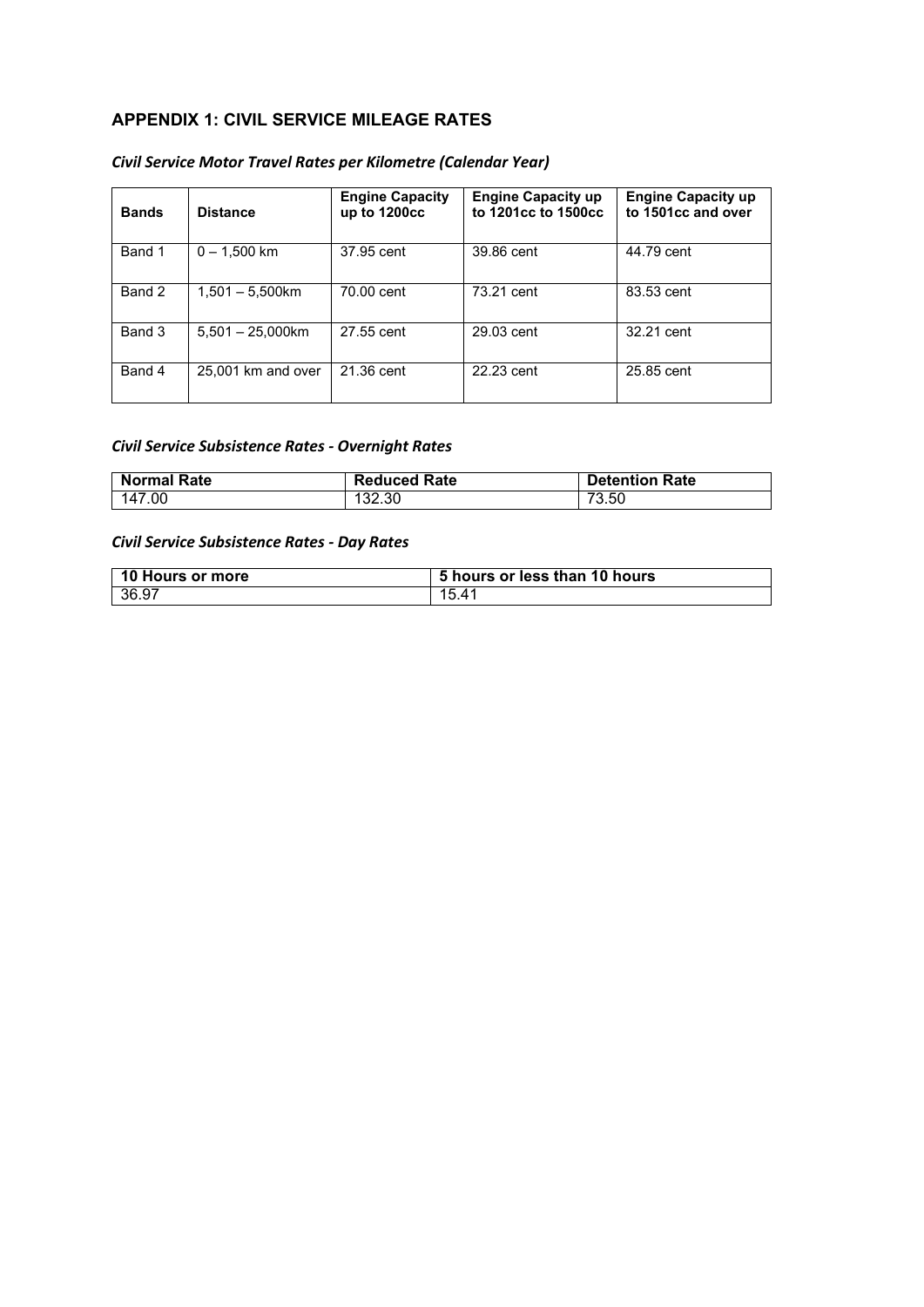# **APPENDIX 2 [\(Click here to print this form from the FSSU website\)](https://www.fssu.ie/app/uploads/2017/12/Travel-Subsistence-Claim-Form.pdf)**

# TRAVEL & SUBSISTENCE EXPENSE CLAIM FORM

- 1. Name (Block Capitals):
- 2. Home Address: Management Control of Texas and Texas and Texas and Texas and Texas and Texas and Texas and Texas and Texas and Texas and Texas and Texas and Texas and Texas and Texas and Texas and Texas and Texas and Tex
- 3. Details of Car (Engine cc etc):
- 4. Claim Period:

| Travel             | € |  |
|--------------------|---|--|
| Subsistence        | € |  |
| Miscellaneous      | € |  |
| <b>Total Claim</b> | € |  |

### 5. Declaration by Claimant

| I declare that:                                                                                                                                                                                |  |  |
|------------------------------------------------------------------------------------------------------------------------------------------------------------------------------------------------|--|--|
| a) The subsistence and other allowances that I claim are correct and in accordance<br>with regulations.                                                                                        |  |  |
| b) The expenses are necessarily incurred by me in relation to school business.                                                                                                                 |  |  |
| c) I have not claimed, nor will I claim from any Government department, nor from<br>any other source, the expense incurred above.                                                              |  |  |
| d) My cumulative mileage to date for which I have been paid travelling expenses<br>(including travel claimed herein and from other public bodies) during the current<br>travel year is The KM. |  |  |
| Signature<br>Date                                                                                                                                                                              |  |  |
|                                                                                                                                                                                                |  |  |

# 6. Authorisation

Signed on behalf of the Board of Management:<br>
Signed on behalf of the Board of Management:

(Principal / Chairperson)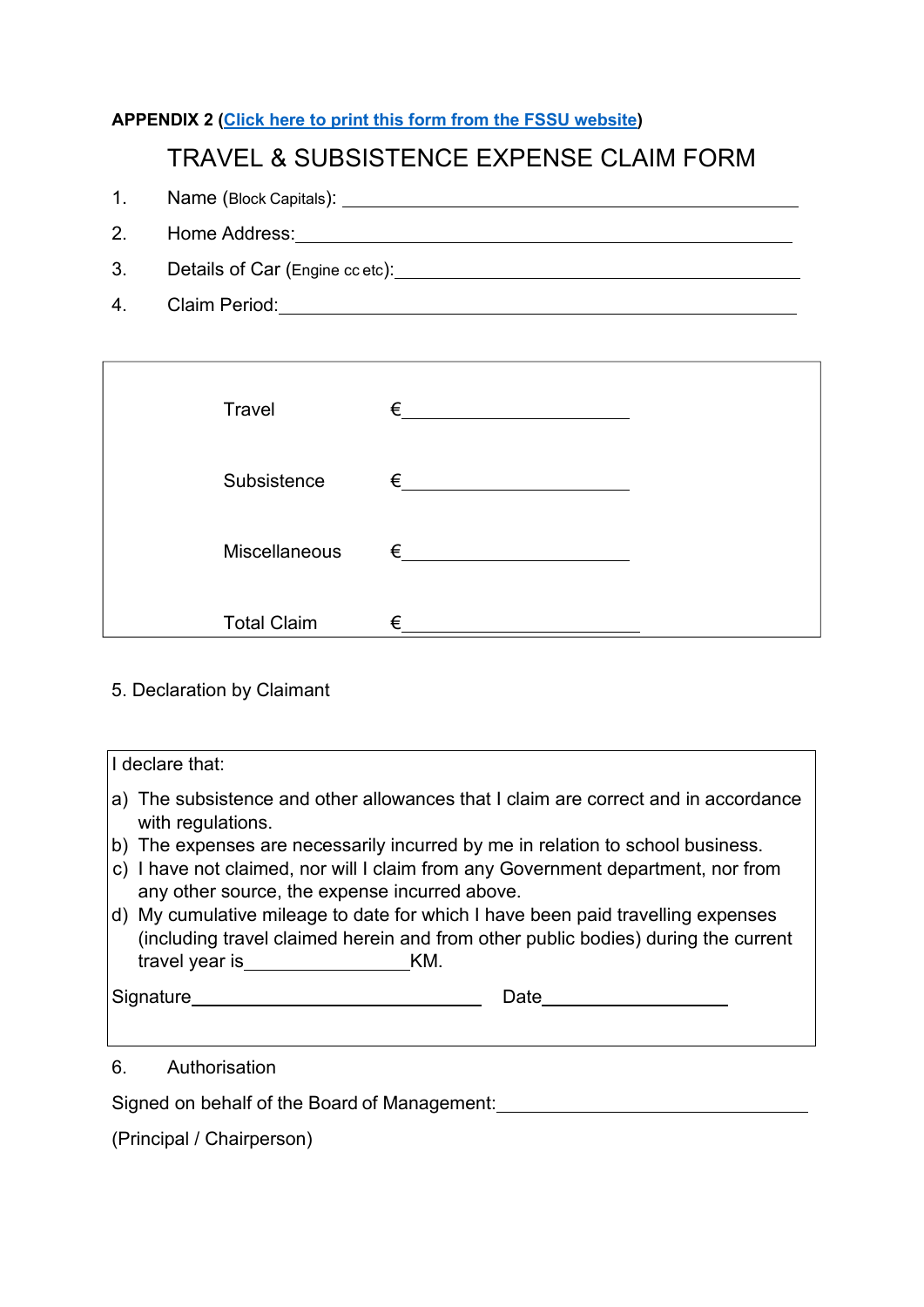| <b>DETAILS OF CLAIM</b> |                       |              |            |                      |                            |        |             |                 |
|-------------------------|-----------------------|--------------|------------|----------------------|----------------------------|--------|-------------|-----------------|
| Date                    | Purpose of<br>Journey | Journey from | Journey to | Mode of<br>transport | <b>Distance</b><br>(in km) | Travel | Subsistence | Misc<br>Amounts |
|                         |                       |              |            |                      |                            |        |             |                 |
|                         |                       |              |            |                      |                            |        |             |                 |
|                         |                       |              |            |                      |                            |        |             |                 |
|                         |                       |              |            |                      |                            |        |             |                 |
|                         |                       |              |            |                      |                            |        |             |                 |
|                         |                       |              |            |                      | SUBTOTALS                  | $\in$  | $\in$       | $\in$           |
|                         |                       |              |            |                      | <b>TOTAL</b>               | $\in$  |             |                 |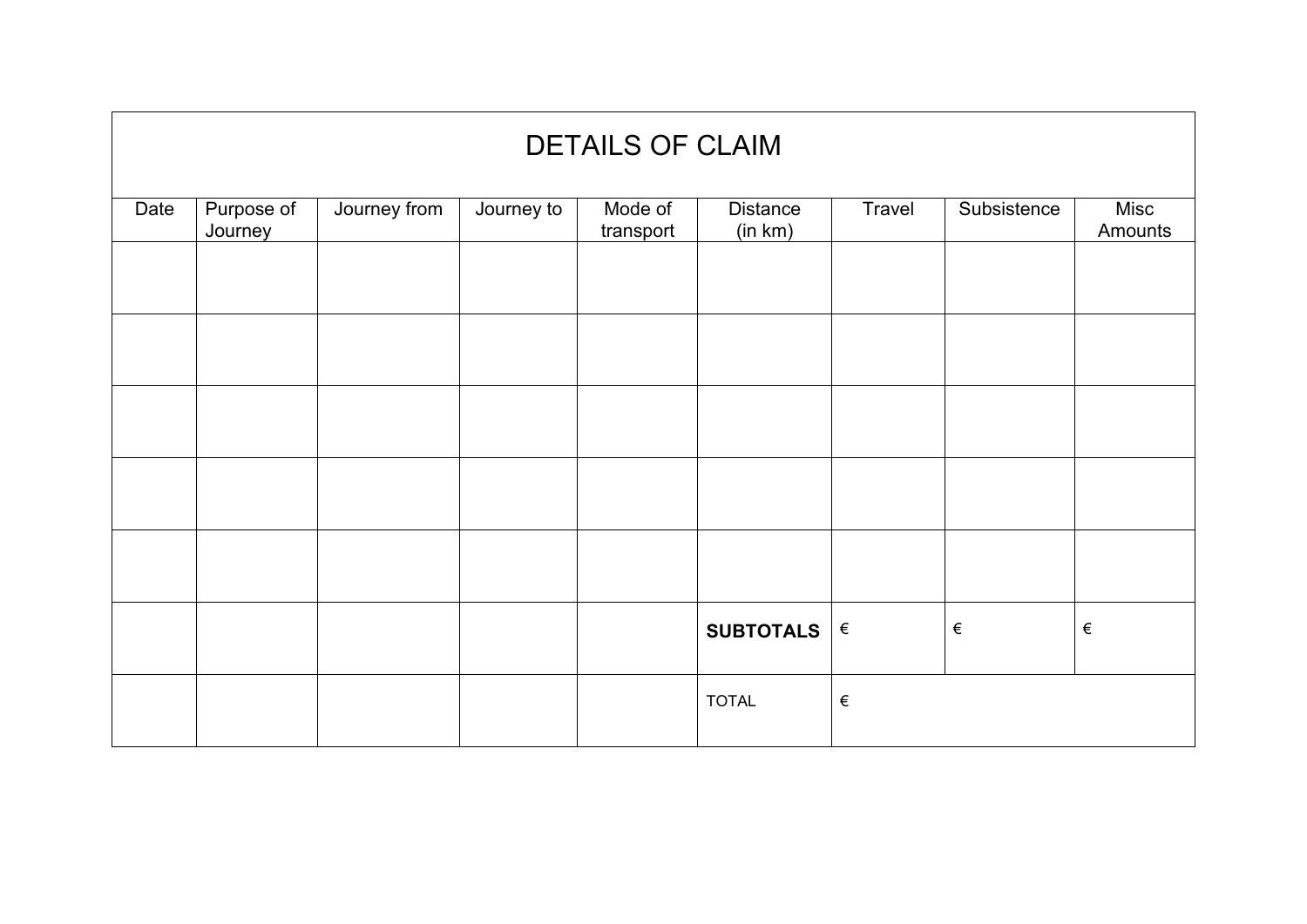

# **Treoir Airgeadais P20 - 2019/2020**

# **Íocaíochtaí le Measúnóirí Neamhspleácha ar Phainéil Agallaimh**

Tugtar anseo treoir ar íocaíochtaí le measúnóirí neamhspleácha ar phainéil agallaimh.

Is féidir an measúnóir neamhspleách a íoc ar **cheann amháin** de na bealaí seo a leanas:

1. Plé a dhéanamh leis an té mar fhostaí.

### **NÓ**

- 2. Plé a dhéanamh leis an té mar dhuine féinfhostaithe. Ní féidir leat déanamh amhlaidh ach amháin:
	- Má chuirtear isteach sonrasc, a bhfuil uimhir chánach agus uimhir shonraisc luaite air, agus
	- Má chuireann an té deimhniú imréitigh cánach ar fáil, agus
	- Má chuireann an té cóip dá (h)árachas gnó ar fáil

### **NÓ**

3. Costais a íoc de réir rátaí na státseirbhíse, mar atá leagtha amach in Aguisín 1. Is iad sin na rátaí is airde is ceadmhach agus íoctar saor ó cháin iad. Is cóir an fhoirm in Aguisín 2 a chomhlánú agus is cóir do Chathaoirleach an Bhoird Bainistíochta í a fhaomhadh ansin.

Is cóir gach cáipéis a bhaineann le héilimh a choinneáil go ceann tréimhse seacht mbliana (.i. sé bliana tar éis na bliana cánach a mbaineann na taifid léi).

**Má bhíonn tuilleadh eolais uait, cuir r-phost chuig [primary@fssu.ie](mailto:primary@fssu.ie) nó cuir glao ar (01) 9104020**

### **An tAonad um Sheirbhísí Tacaíochta Airgeadais Iúil 2020**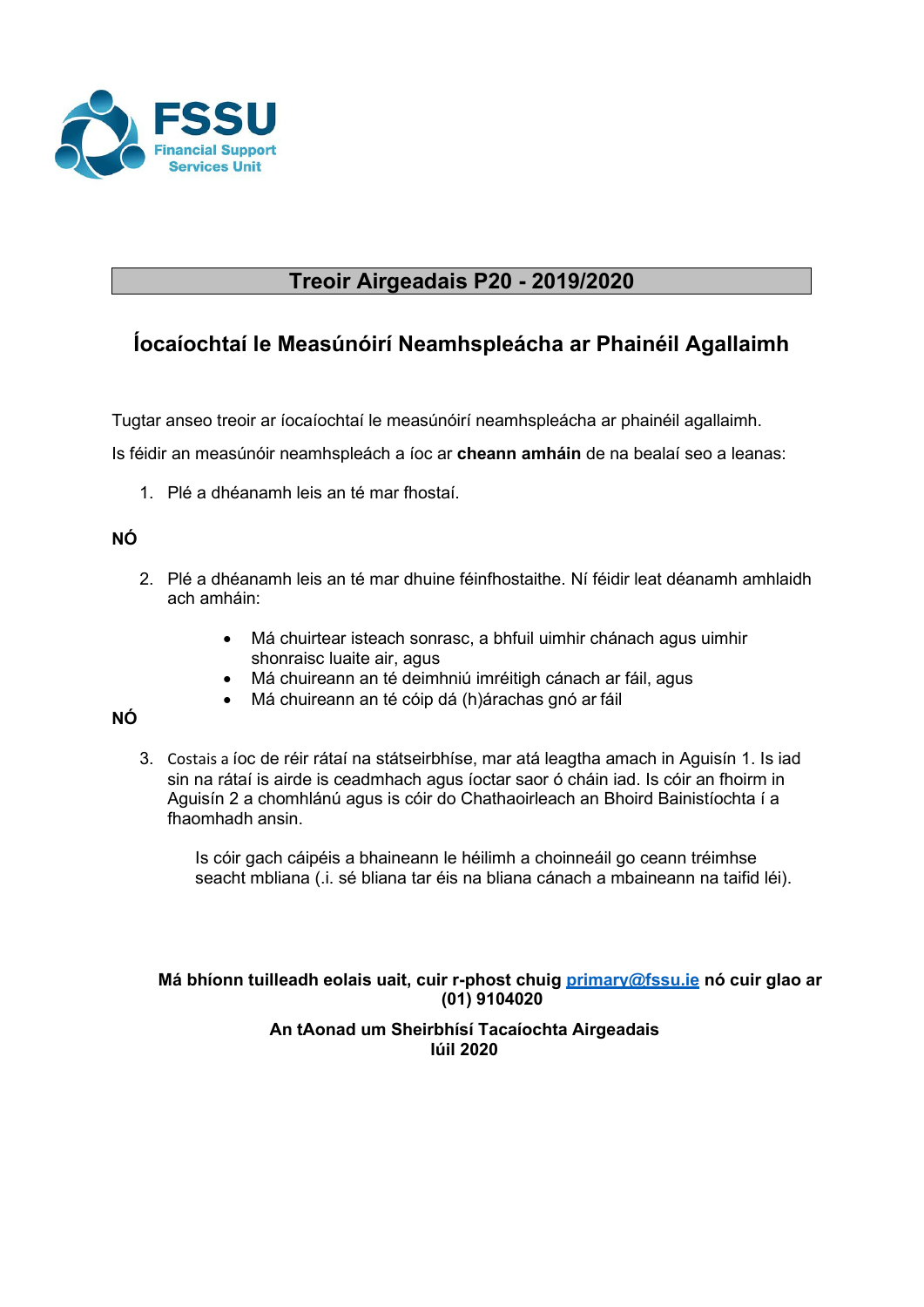# **AGUISÍN 1: RÁTAÍ MÍLEÁISTE NA STÁTSEIRBHÍSE**

#### *Rátaí Mótarthaistil na Státseirbhíse in aghaidh an chiliméadair (Bliain Féilire)*

| <b>Bandaí</b> | Fad                       | <b>Toilleadh innill</b><br>suas le 1200cc | Toilleadh innill idir<br>1201cc agus 1500cc | <b>Toilleadh innill</b><br>1501cc agus os a<br>chionn |
|---------------|---------------------------|-------------------------------------------|---------------------------------------------|-------------------------------------------------------|
| Banda 1       | $0 - 1.500$ km            | 37.95 cent                                | 39.86 cent                                  | 44.79 cent                                            |
| Banda 2       | $1.501 - 5.500$ km        | 70.00 cent                                | 73.21 cent                                  | 83.53 cent                                            |
| Banda 3       | $5.501 - 25.000$ km       | 27.55 cent                                | 29.03 cent                                  | 32.21 cent                                            |
| Banda 4       | 25,001 km agus<br>níos mó | 21.36 cent                                | 22.23 cent                                  | 25.85 cent                                            |

### *Rátaí Cothaithe na Státseirbhíse - Rátaí Thar Oíche*

| Gnáthráta | <b>Ráta Laghdaithe</b> | <b>Ráta Coinneála</b> |
|-----------|------------------------|-----------------------|
| 147.00    | 132.30                 | 73.50                 |

#### *Rátaí Cothaithe na Státseirbhíse - Rátaí Lae*

| 10 n-uair an chloig nó níos mó | 5 uair an chloig nó níos lú ná 10 n-uair an<br>chloia |
|--------------------------------|-------------------------------------------------------|
| 36.97                          | 15.41                                                 |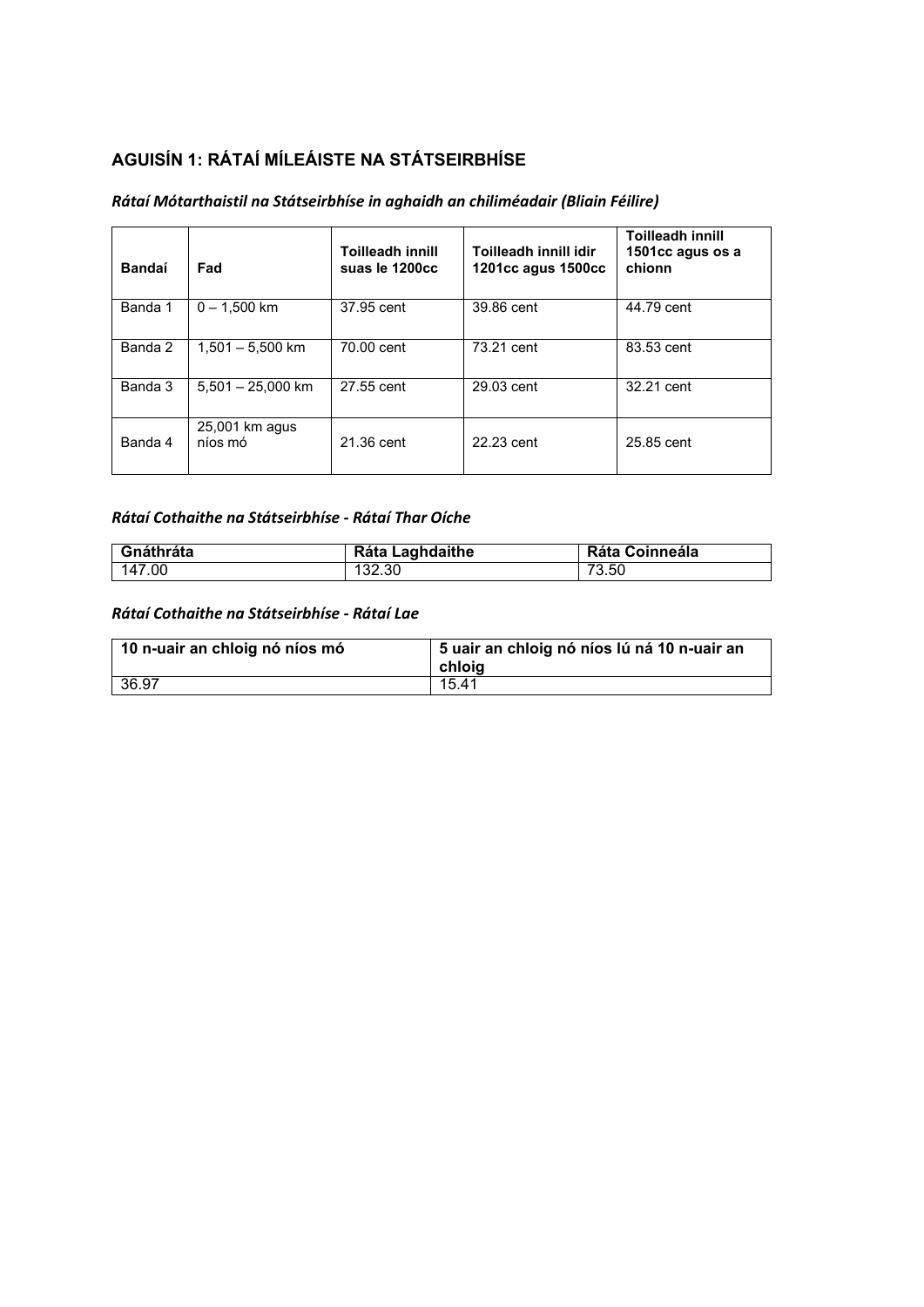### **AGUISÍN 2 [\(Cliceáil anseo leis an bhfoirm seo a phriontáil\)](https://www.fssu.ie/app/uploads/2017/12/Travel-Subsistence-Claim-Form.pdf)**

# FOIRM ÉILIMH MAIDIR LE COSTAIS TAISTIL AGUS **CHOTHAITHE**

| 1. Ainm (Bloclitreacha):                    |
|---------------------------------------------|
| 2. Seoladh Baile:                           |
| 3. Sonraí faoin gcarr (cc an innill, srl.): |
| 4. Tréimhse an Éilimh:                      |

|       | <b>Taisteal</b>             | €          |  |
|-------|-----------------------------|------------|--|
| Cothú |                             | €          |  |
|       | Ilghnéitheach               | $\epsilon$ |  |
|       | Iomlán an Éilimh $\epsilon$ |            |  |

# 5. Dearbhú an Éilitheora

Dearbhaímse leis seo:

- e) Go bhfuil na liúntais chothaithe agus na liúntais eile atá á n-éileamh agam ceart agus in oiriúint leis na rialacháin.
- f) Go raibh orm na costais a thabhú i dtaca le gnó na scoile.
- g) Nár éiligh mé, agus nach n-éileoidh mé, an costas tabhaithe thuasluaite ó aon roinn Rialtais, ná ó aon fhoinse eile.
- h) Gurb é Cm mo mhíleáiste carnach go dtí seo ar íocadh costais taistil liom ina leith (lena n-áirítear an taisteal atá á éileamh anseo agus ó chomhlachtaí poiblí eile) le linn na bliana reatha taistil.

| Síniú<br>$\sim$ …… | ๋ |
|--------------------|---|
|                    |   |

6. Údarú

Arna shíniú thar ceann an Bhoird Bainistíochta:

(Príomhoide / Cathaoirleach)